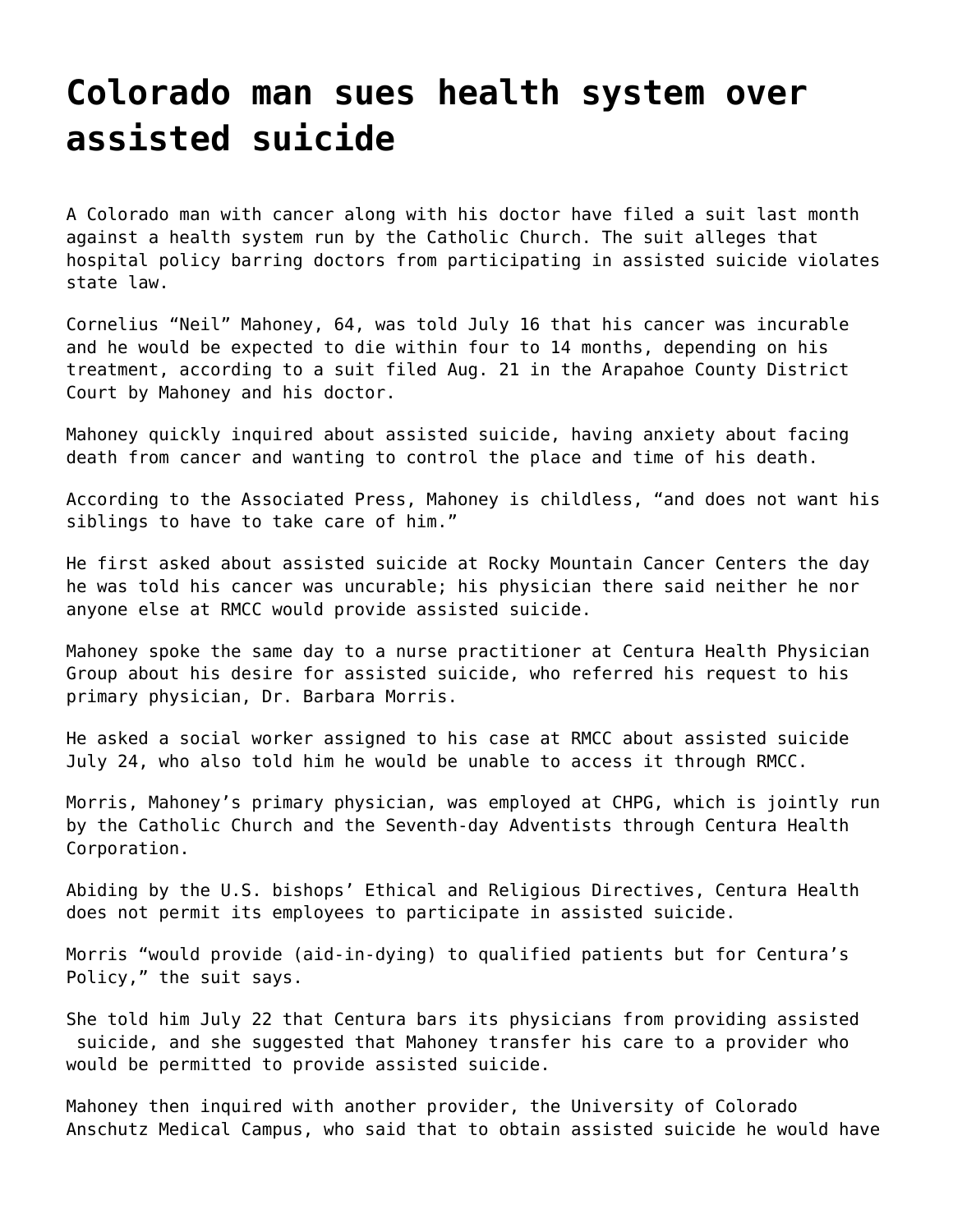to transfer his care and have his condition re-evaluated.

"Neil does not want to transfer his care to a different facility and endure additional testing," and likes the convenience of CHPG, which is close to his home.

Mahoney began chemotherapy treatment in July "in the hopes that he responds favorably and can handle the side effects," and is uncertain whether he wants to receive additional chemotherapy.

Colorado voters legalized assisted suicide in a 2016 ballot measure. The law allows an adult with a terminal illness to request a lethal prescription from their physician. The person must be deemed mentally competent, and two physicians must diagnosis the person as having six months or fewer to live. The measure requires self-administration of secobarbital.

The AP reported Sept. 4 that Jason Spitalnick, who is among the attorneys for Mahoney and Morris, "pointed out that that the law says helping a patient get life-ending drugs does not constitute euthanasia or assisted suicide under the state's criminal code."

The law requires the official cause of death to be listed as a patient's underlying condition, not as an assisted suicide.

A facility may not subject its physicians, nurses, and pharmacists to disciplinary action, suspension, or revocation of privileges or licences related to conduct taken in good faith reliance on the assisted suicide law.

The law allows health care facilities to prohibit its physicians from prescribing assisted suicide when the patient intends to use the medication on the facility's premises; the facilities must notify its physicians and patients in advance of its policy.

Centura issued a policy in February 2017 noting that it prohibits its employees from prescribing or dispensing medication for assisted suicides, or engaging in qualifying a patient for assisted suicide.

The policy does allow Centura physicians or providers to assist patients who request assisted suicide in transferring their care to a non-Centura facility.

The suit seeks a declaration that Centura may not prohibit Morris from providing assisted suicide, nor penalize her should she do so.

Morris' employment was terminated by Centura Aug. 26.

Kaiser Health News reported Aug. 30 that Morris "had planned to help her patient … end his life at his home."

Centura Health [filed a request Aug. 30](https://www.documentcloud.org/documents/6367254-Centura-Removal.html) that the suit be removed from the Arapahoe district court to the US District Court for the District of Colorado.